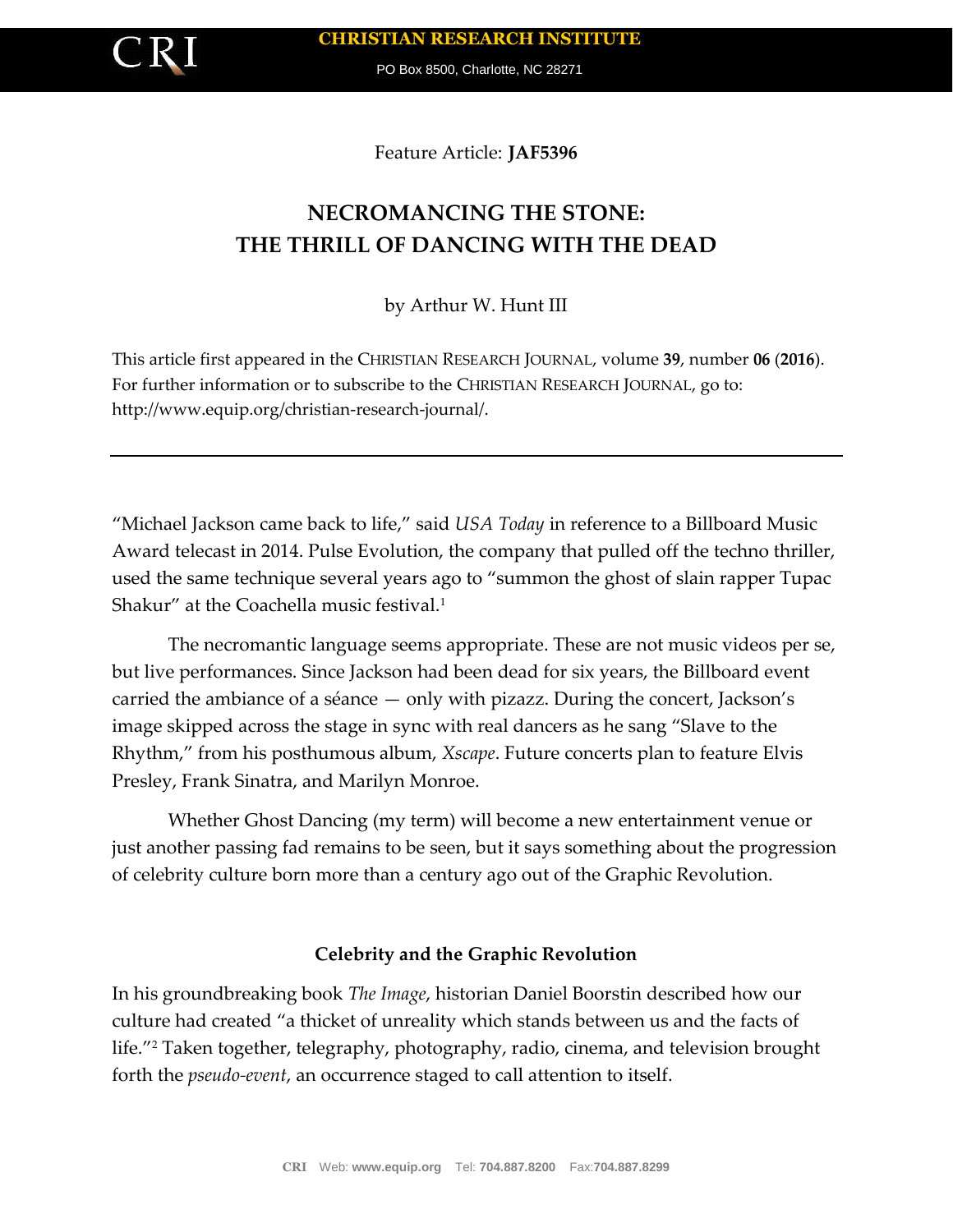Boorstin was not just concerned with the now-familiar "photo-op" or "media event." He put his finger on a much larger problem. Americans not only confused the *copy* with the *original* but also actually preferred the copy to the original. News was no longer gathered; it was made. The *traveler*, a person who *travails*, had been replaced with the *tourist* — a person who stays at American hotels in France made to look like French hotels.

The *hero*, a person known for his achievement, had been replaced with the *celebrity* — a person known only for his wellknownness. The celebrity's claim to fame is fame itself; she is a person notorious for her notoriety. The movie star's success came to overshadow the person they actually portrayed. Thus, one might say, Charlton Heston overshadowed Moses; John Wayne upstaged Davy Crockett; and Leonardo DiCaprio is better known than Howard Hughes.

As early as mid-nineteenth century, astute observers were anticipating the consequences of the Graphic Revolution. Before the Civil War, a young Oliver Wendell Holmes wrote in *The Atlantic Monthly* that the advent of photography would separate *form* from *reality*. He said the "image would become more important than the object itself, and would in fact make the object disposable."<sup>3</sup>

Holmes believed the whole affair would be akin to a hunter poaching beasts in the field: "Every conceivable object of Nature and Art will soon scale off its surface for us. Men will hunt all curious, beautiful, grand objects, as they hunt cattle in South America, for their skins and leave the carcasses as of little worth."<sup>4</sup>

Later, Christopher Lasch described the twentiethcentury modern as a person caught in a house of mirrors. He wrote in *The Culture of Narcissism*, "We live in a swirl of images and echoes that arrest experience and play it back in slow motion. Cameras and recording machines not only transcribe experience but alter its quality, giving to much of modern life the character of an enormous echo chamber, a hall of mirrors."<sup>5</sup> Were Lasch alive today, what would he say about Facebook and YouTube?

The interesting thing about the Graphic Revolution is that one technology did not replace the other — radio did not replace television — rather, each innovation built on the last one as each converged with the other. While communications technologies have become more portable and de-massified, they have not diminished the pseudoevent or stopped manufacturing celebrities.

In some ways, the navel gazing that goes on in social media has made us all stars within the cyber-universe. Celebrities are, after all, dream wishes about ourselves. As Dolly Parton once told *Reader's Digest*, "People don't come to see me be me, they come to see me be them."6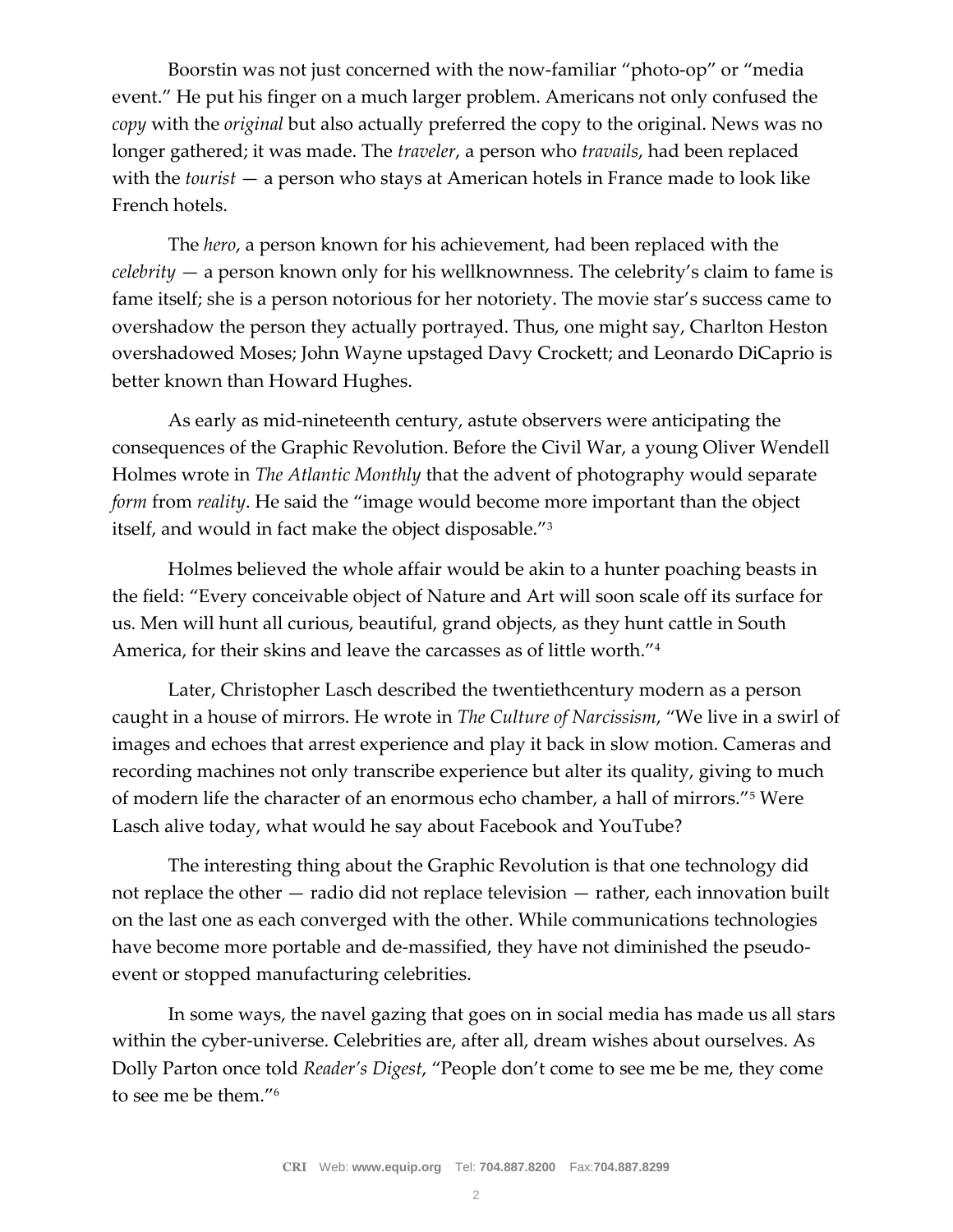What do Jackson, Elvis, Monroe, and Sinatra have in common? None of them committed heroic deeds. Nevertheless, each contributed substantially to modern show business. Before World War II, the singer was subordinate to the orchestra in billing and score. But when Columbia Records released Sinatra's "All or Nothing at All" during the Christmas of 1943, the subordination flipped, and the young crooner became an object for which young girls wept and screamed.

This was just the beginning of the screaming. Ed Sullivan knew what Elvis did with his hips, and refused to let him on his show for precisely this reason. But when Steve Allen's ratings shot through the roof with Elvis's appearance, Sullivan would not be outdone. He booked the singer for three shows and paid him \$50,000.

Elvis brought rock and roll out of the closet, defined the genre, and became its icon. Today we think of Elvis's gyrations as rather tame, yet there is little doubt they paved the way for the stylistic crotch grab. Jackson, unarguably a talented artist, extended the cult of celebrity for solo performers and transformed the music video industry.

#### **Pagan Beauty**

We would be mistaken to think celebrity power of this magnitude began with Sinatra, Monroe, Elvis, or Jackson. The first celebrity that wielded this much attention was Egypt's pharaoh. In addition to being a despot and a god, the pharaoh was a celebrated person. Historian Will Durant writes that it took an entourage of twenty people just to manage his toilet. There were barbers to cut his hair, manicurists to paint his nails, hairdressers to adjust his royal cowl, perfumers to deodorize his armpits, and makeup artists to blacken his eyelids and redden his cheeks.<sup>7</sup>

Art historian Camille Paglia says Egypt gave us the first Beautiful People. Somewhere between the pyramids and the Nile, the notion of *vogue* was born. Paglia says in *Sexual Personae*, "Egypt invented glamour, beauty as power and power as beauty….Hierarchy and eroticism were fused in Egypt, making a pagan unity the west has never thrown off."<sup>8</sup>

Paglia's newest book, *Glittering Images: A Journey through Art from Egypt to Star Wars*, continues these audacious insights.<sup>9</sup> She is the only pagan I know of who gets it right when it comes to paganism. Taking her cue from Nietzsche's *The Birth of Tragedy*, Paglia traces the development of pagan beauty in art from Egypt to Mount Olympus where the Greeks and Romans cast their gods in their own image and then began to emulate them. Zeus and Bacchus were large, exaggerated personalities — Big People who did great feats and then went down into the village to drink and rape.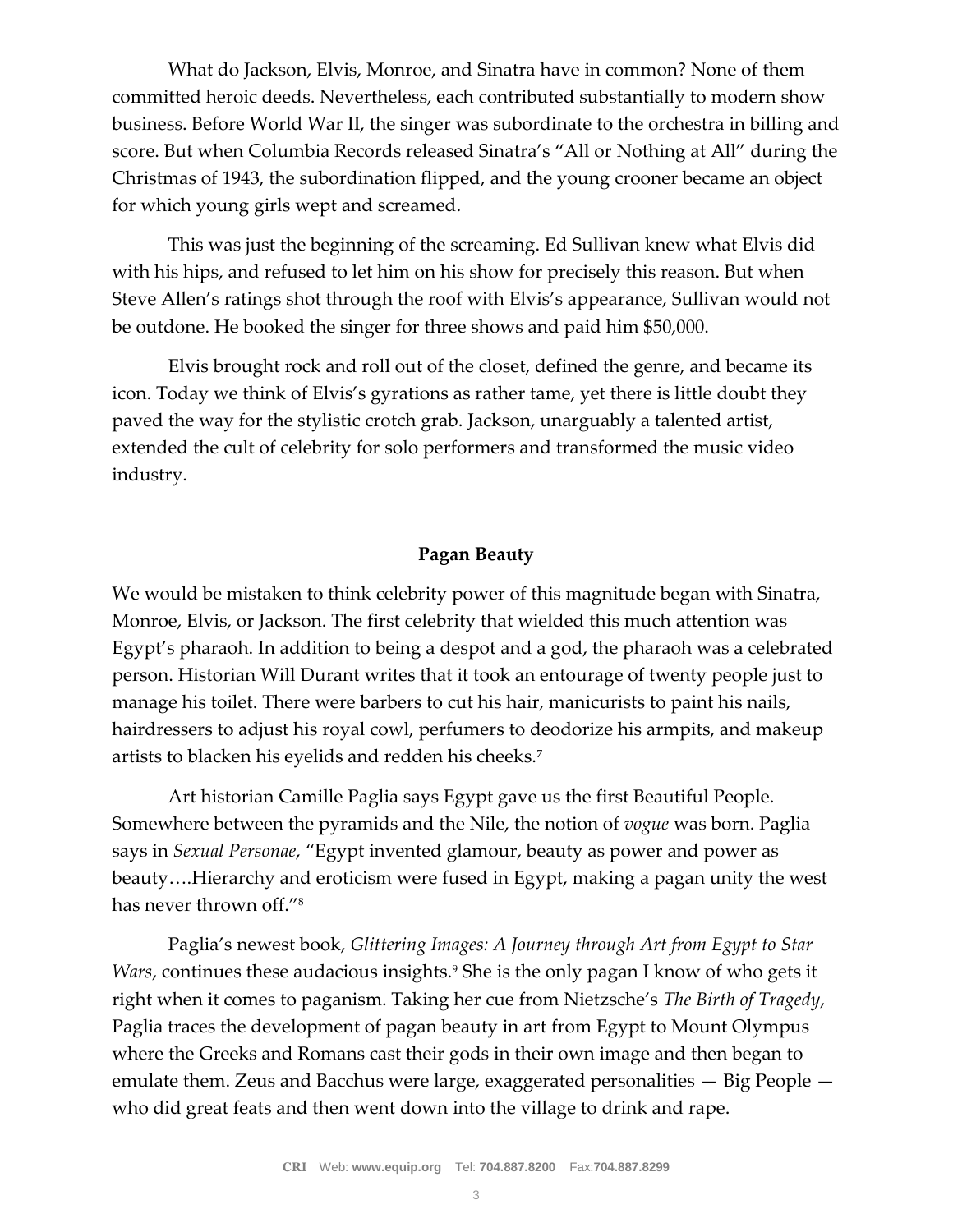But this is an oversimplification. The pagan personae is much more complicated. As I explain in my book *The Vanishing Word*, art was not just the vehicle whereby the Greeks worshiped themselves but also the way they understood and made their culture.<sup>10</sup> The Greeks improved on those universal forms found in Egyptian kouros. As Paglia says, "The Greek kouros, inheriting Egypt's cold Apollonian eye, created the great western fusion of sex, power, and personality."<sup>11</sup>

The Athenian cult of beauty found its supreme theme in Apollo — the beautiful boy — cool, distant, and in total control of his environment. His image begins in Egypt, runs through Athens, Rome, and into the Italian Renaissance. We find him in European romanticism and then into the mass idolatries of today's popular culture. Paglia describes him as beardless, sleek, dreamy, remote, autistic, and lost in a world of androgynous self-contemplation. He is the classic Greek male with a high brow, strong straight nose, fleshy cheeks, full petulant mouth, and short upper lip. He is Apollo, *Blue Boy*, Lord Byron, and Elvis Presley.<sup>12</sup>

The restrained Apollonian ideal stands in tension with its chaotic Dionysian antipode. The god of wine and revelry also played an important part of Greek society, as reflected in cult festivals given over to sexual display and ugly brutality. Sometime during the period of the emperors, the Dionysian dynamic became more prevalent in Roman culture. When Nero held mock marriages with men, sometimes playing the groom and sometimes the bride, he was making an artistic statement.

The pendulum between Apollonian restraint and Dionysian revelry swings back and forth in Western culture. In doing so, the beautiful boy becomes grotesque. Artistic forms are so turbulent in popular culture today that we actually can see the pendulum swing in the life of a single artist (e.g., Disney's Bubblegum Queen Britney Spears devolving into a sadomasochist freak woman).

Michael Jackson began his career as the boy wonder of the Jackson 5. His showmanship was more compelling than anything Donny Osmond could give us. After Jackson broke with his brothers, he established himself as the performer par excellence — youthful, dynamic, and agile. Even as an adult man, Jackson was still a squeakyvoiced youth. He was Peter Pan, the boy who never wanted to grow up. Over time, cosmetic surgeries, public embarrassments, and drug abuse shriveled Jackson's personae into that of an oddity. Like Elvis and Monroe, he died when aging would have jeopardized his sculpted image.

### **Dancing with the Dead**

Pulse concerts use a sophisticated twist on an old magician's trick. Employing a technique called Pepper's Ghost, computer wizards cast the entertainer's image onto a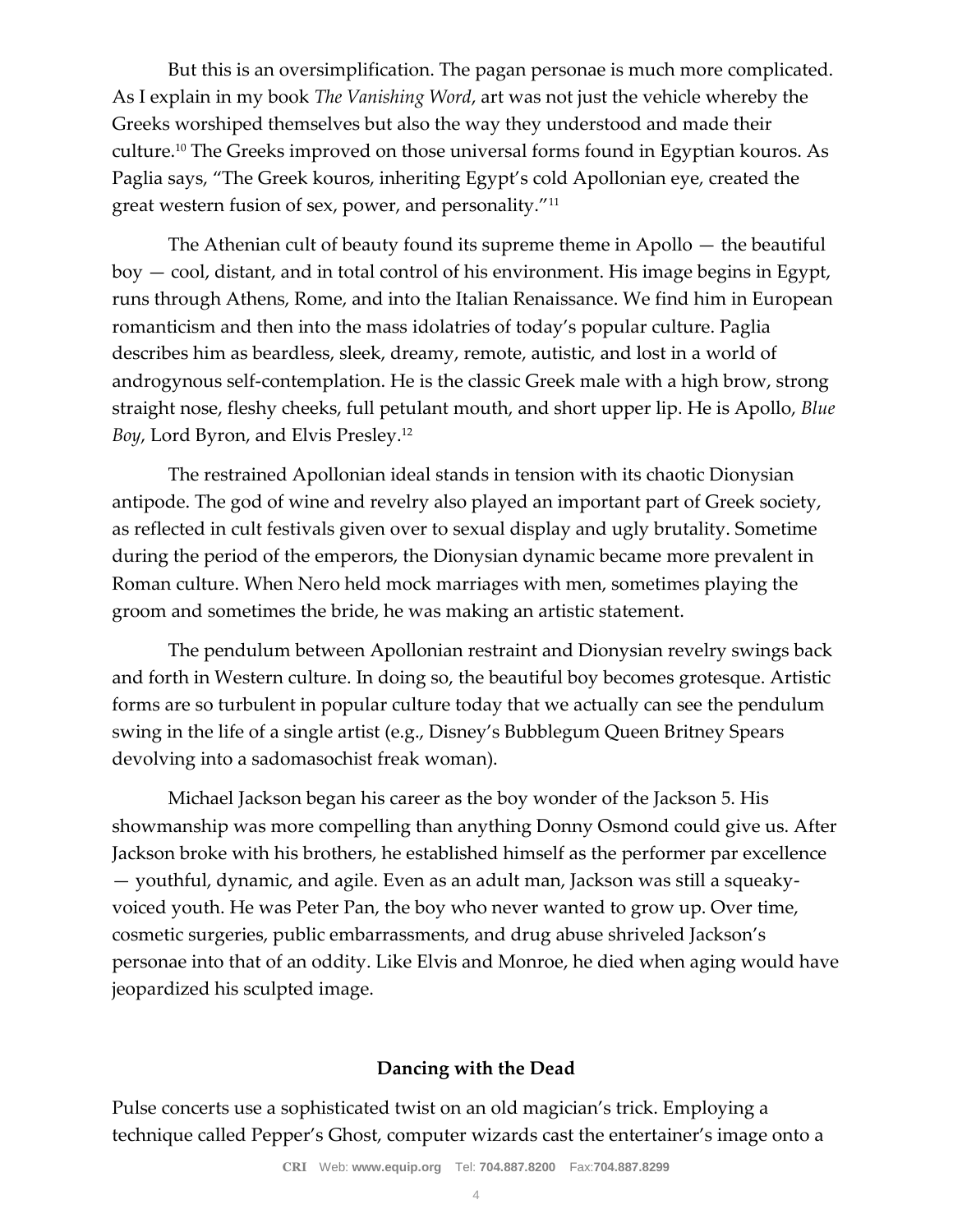sheet of glass tilted at a 45-degree angle aided by high-powered digital projectors. Live performers are added to the mix, creating an illusion the star is right there in the room.

John Henry Pepper amazed audiences in 1863 when he used the trick in a scene from Dickens's *The Haunted Man*. Since that time, Pepper's Ghost has been used in the Haunted Mansion and Phantom Manor at Disney's theme parks and at the 2006 Grammy Awards, when Madonna used the technique in a live performance. Only recently have concert producers employed the trick to summon the dearly departed.

Thus far, no deceased performer has appeared in a full-length concert, but that doesn't mean it won't happen. If the history of technology teaches us anything, it is that if it can be done, then by all means, it should be done. To enjoy Jackson moonwalking across the stage postmortem requires some suspension of the imagination — something to which you have to open yourself up.

Ian Drew, entertainment director at *US Weekly*, who witnessed the Jackson concert, told *USA Today* that people would not come to one of these performances to see the sophistication of the technology; rather, they would come for the *communal experience*. 13

Does this border on necromancy? Technically, these performances do not qualify as necromancy in the old sense of the word. However, few would deny the feat is several steps removed from watching Disney's Hall of Presidents. The communal aspect of the event is dubious at best, and there is a certain audacity about inserting flesh-and-blood performers into the memory of a celebrity king such as Jackson.

Paglia again in *Personae*: "[This] is not the Age of Anxiety but the Age of Hollywood. The pagan cult of personality has reawakened and dominates all art, all thought. It is morally empty but ritually profound.…Movie screen and television are its sacred precincts."<sup>14</sup>

Jackson's projected image was no more a real ghost than the one I saw several years ago at a local college's rendition of *Hamlet*. Our real dance with the dead is to be found in the shadows of a pagan past, those images once chipped in stone that just keep coming back.

**Arthur W. Hunt III** (arthurwhunt.com) is an active member of the Media Ecology Association, founded by Neil Postman. He is the author of *The Vanishing Word: The Veneration of Visual Imagery in the Postmodern World* (Wipf and Stock, 2003/2013) and *Surviving Technopolis: Essays on Finding Balance in our New Man-Made Environments* (Pickwick, 2013).